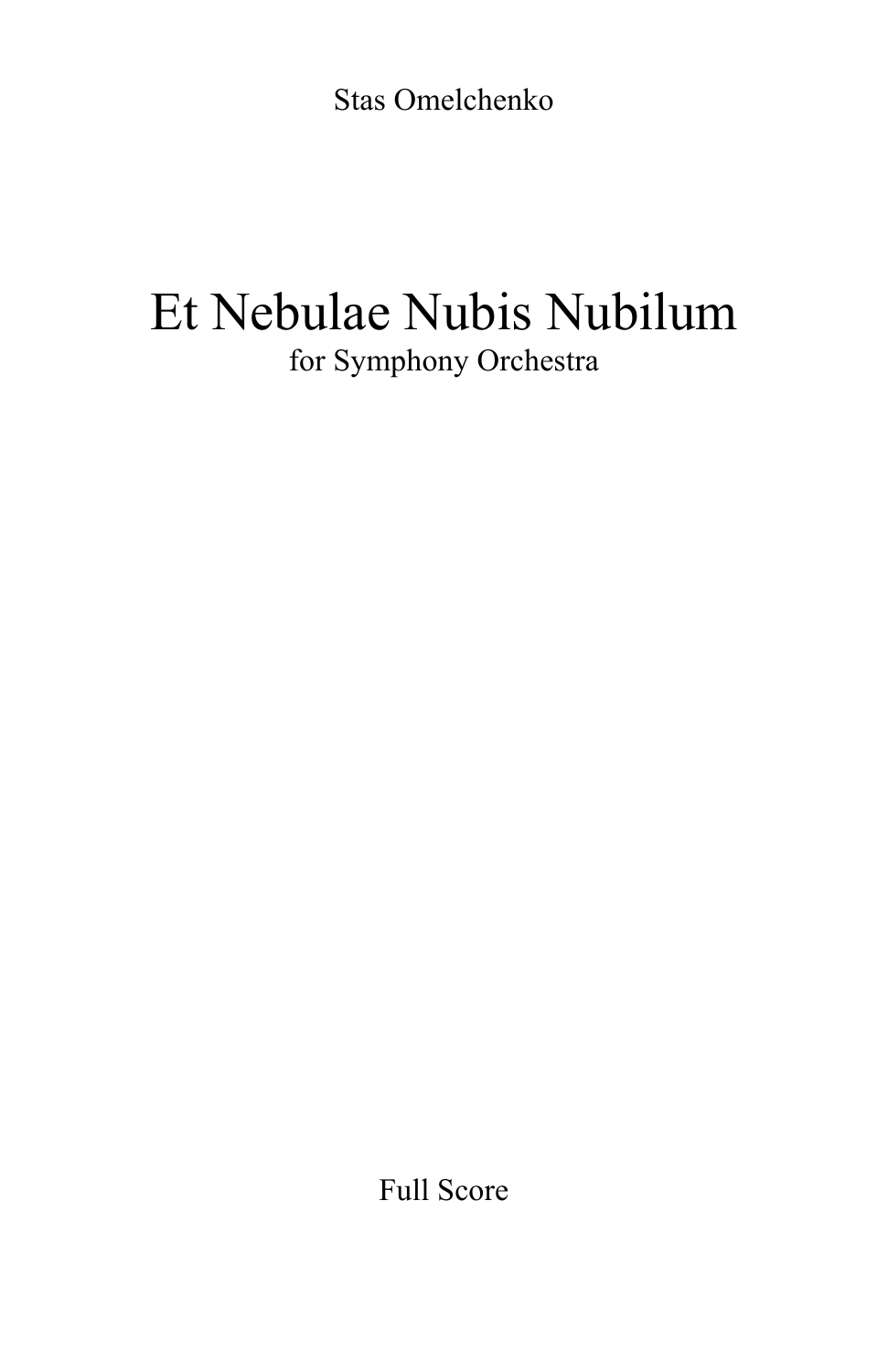### Program Note

Inspired by my interest in Astronomy, *Et Nebulae Nubis Nubilum* is an imaginary journey into the interior of a nebula. Formed as a result of gravitational collapse of gas in an interstellar medium, nebulae are large masses of gas, dust, fog and other matter that exists in the interstellar space. When viewed from distance, nebulae can be characterized as static, unorganized structures, while active and organized when viewed from near. According to astronomers, ionization of such elements within nebulae leads to formation of new stars.

- 1. Accidentals apply to the entire measure; in case of repeating patterns, initial accidentals apply to the entire figure.
- 
- 2. Con Sord. for Oboe, English horn, Saxophone = insert a piece of cloth inside the bell; insert as much as necessary to prevent the horn from sticking out of texture.
- 3. All trills are to be executed in a traditional manner (half step above the main note).
- 4.  $\degree \text{~}$  = al niente (begin or end the passage as soft as possible).
- 5.  $\frac{1}{2}$  = phrase slur (not legato slur).
- $6. \longrightarrow$  = gradual change from on state to another (for strings only).

In order to portray this nebulous quality, this piece heavily relies on textural and timbral properties of music. Sound masses of various kinds as well as large blocks of sound are at the center of this piece. The piece was conceived to accompany a video projection of my own design, to be screened along with the music. If projection setup is not possible, the piece may be performed without the projection.

#### Instrumentation

4 Flutes 2 Oboes  $(2<sup>nd</sup>$  doubles English horn) 2 Clarinets in B-flat Alto Saxophone in E-flat 2 Bassoons

4 Horns in F 3 Trumpets in C 2 Trombones Bass Trombone

Timpani Percussion 1 (Vibraphone) Percussion 2 (Marimba) Percussion 3 (Large Tam-tam, Bass Drum, Tubular Bells, Glockenspiel)

Harp

Grand Piano

Strings

# Explanation of Symbols

Score in C Duration: 10'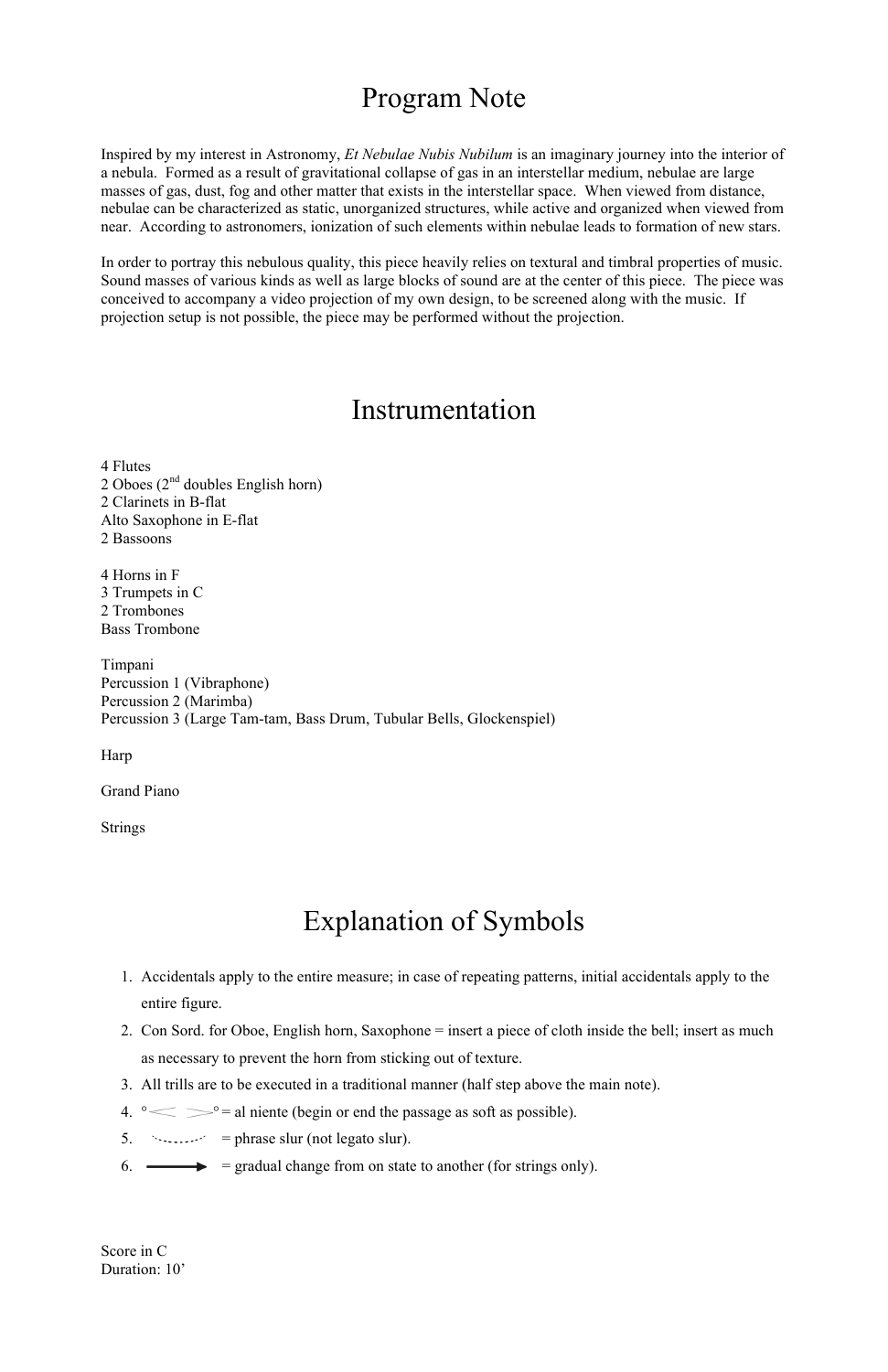#### *To Kira Horel and the St. Ambrose University-Community Symphony Orchestra* **Et Nebulae Nubis Nubilum**

for Symphony Orchestra

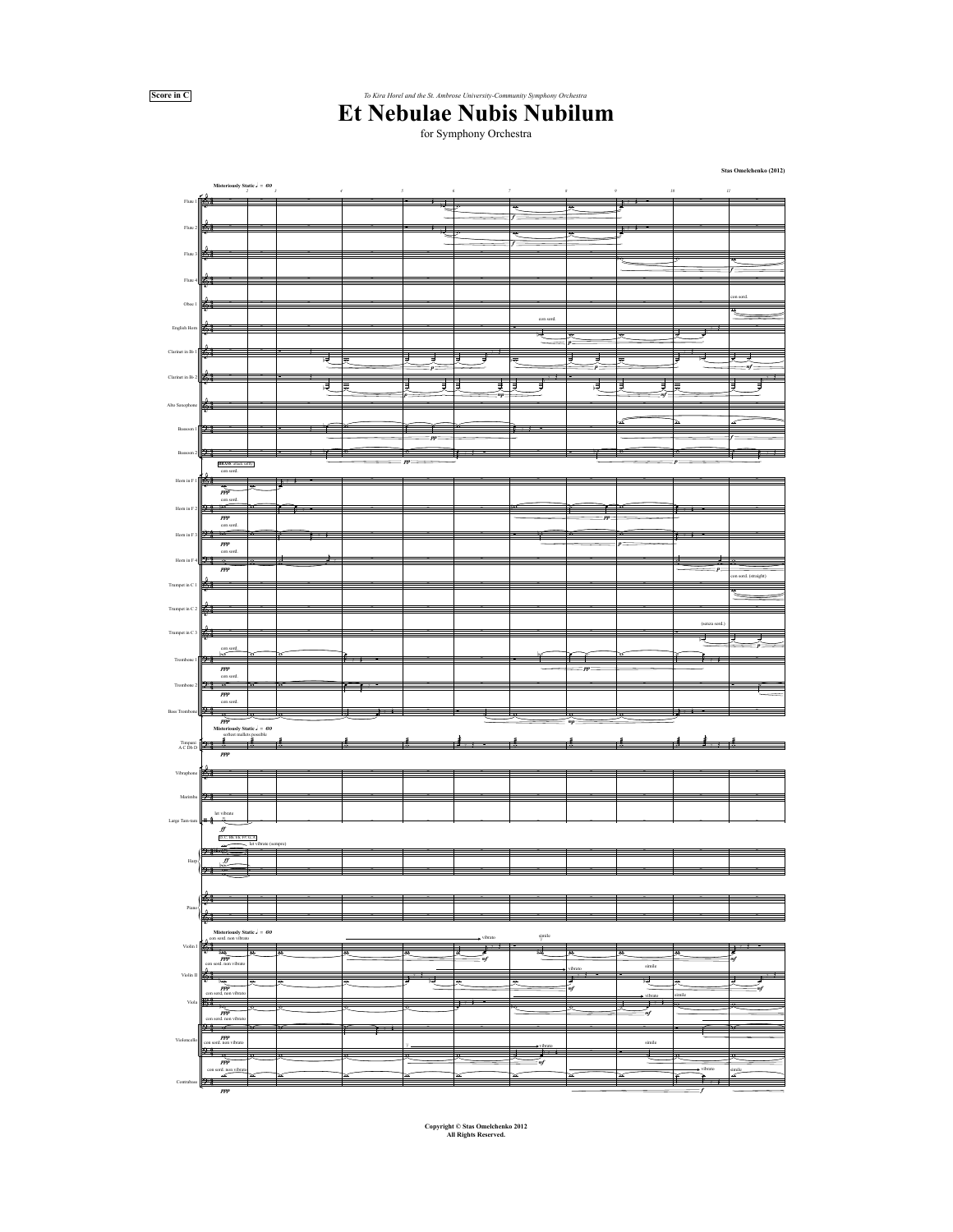| FL 1 <b>医</b>                                                                                      |                          |                          |        |                            |                      |                                             |         |                         | Ħ             |                                                                                                                                                                                                                                                                                                                                                            |
|----------------------------------------------------------------------------------------------------|--------------------------|--------------------------|--------|----------------------------|----------------------|---------------------------------------------|---------|-------------------------|---------------|------------------------------------------------------------------------------------------------------------------------------------------------------------------------------------------------------------------------------------------------------------------------------------------------------------------------------------------------------------|
|                                                                                                    |                          |                          |        |                            |                      |                                             |         |                         |               | ਹੁਤਾ<br>F                                                                                                                                                                                                                                                                                                                                                  |
| $\rm{FL}$ 2                                                                                        |                          |                          |        |                            |                      |                                             |         |                         |               |                                                                                                                                                                                                                                                                                                                                                            |
|                                                                                                    |                          |                          |        |                            | 烎<br>र्न<br>बर्      | 長                                           |         |                         |               | 큫                                                                                                                                                                                                                                                                                                                                                          |
|                                                                                                    |                          |                          |        |                            |                      |                                             |         |                         |               |                                                                                                                                                                                                                                                                                                                                                            |
|                                                                                                    | F                        |                          |        |                            |                      |                                             |         |                         |               |                                                                                                                                                                                                                                                                                                                                                            |
|                                                                                                    |                          |                          |        |                            |                      |                                             |         |                         |               |                                                                                                                                                                                                                                                                                                                                                            |
|                                                                                                    |                          |                          |        |                            |                      |                                             |         |                         |               |                                                                                                                                                                                                                                                                                                                                                            |
|                                                                                                    |                          |                          |        |                            | щf                   |                                             |         |                         |               |                                                                                                                                                                                                                                                                                                                                                            |
|                                                                                                    |                          |                          |        |                            |                      |                                             |         |                         |               |                                                                                                                                                                                                                                                                                                                                                            |
|                                                                                                    |                          |                          |        |                            |                      |                                             |         |                         |               | ਹ                                                                                                                                                                                                                                                                                                                                                          |
|                                                                                                    |                          |                          |        |                            |                      |                                             |         |                         |               |                                                                                                                                                                                                                                                                                                                                                            |
|                                                                                                    | 叏                        |                          |        |                            | J                    |                                             |         | ₹                       |               |                                                                                                                                                                                                                                                                                                                                                            |
|                                                                                                    |                          |                          |        |                            |                      |                                             |         |                         |               | $\cdot$ p:                                                                                                                                                                                                                                                                                                                                                 |
|                                                                                                    |                          |                          |        |                            |                      |                                             |         |                         |               |                                                                                                                                                                                                                                                                                                                                                            |
|                                                                                                    | මා                       |                          |        |                            |                      | 灵                                           |         |                         |               |                                                                                                                                                                                                                                                                                                                                                            |
|                                                                                                    |                          |                          |        |                            |                      |                                             |         |                         |               |                                                                                                                                                                                                                                                                                                                                                            |
|                                                                                                    |                          |                          |        |                            | 灵                    | ţ                                           |         | 寻                       |               | Ţ<br>屢                                                                                                                                                                                                                                                                                                                                                     |
|                                                                                                    |                          | $\,$ con sord.           |        |                            | щf                   |                                             |         |                         |               |                                                                                                                                                                                                                                                                                                                                                            |
|                                                                                                    |                          |                          |        |                            |                      |                                             | Ŧ       |                         |               |                                                                                                                                                                                                                                                                                                                                                            |
|                                                                                                    |                          |                          |        |                            |                      |                                             |         |                         |               |                                                                                                                                                                                                                                                                                                                                                            |
|                                                                                                    | Ļ                        |                          |        |                            |                      |                                             |         |                         |               |                                                                                                                                                                                                                                                                                                                                                            |
|                                                                                                    |                          |                          |        |                            |                      |                                             |         |                         |               |                                                                                                                                                                                                                                                                                                                                                            |
|                                                                                                    |                          |                          |        |                            |                      |                                             |         |                         |               |                                                                                                                                                                                                                                                                                                                                                            |
| <del>₽</del>                                                                                       |                          |                          |        |                            | $\equiv$             | ا د لو                                      |         |                         | ヰ             | $\sum_{i=1}^n \frac{1}{i} \sum_{j=1}^n \frac{1}{j} \sum_{j=1}^n \frac{1}{j} \sum_{j=1}^n \frac{1}{j} \sum_{j=1}^n \frac{1}{j} \sum_{j=1}^n \frac{1}{j} \sum_{j=1}^n \frac{1}{j} \sum_{j=1}^n \frac{1}{j} \sum_{j=1}^n \frac{1}{j} \sum_{j=1}^n \frac{1}{j} \sum_{j=1}^n \frac{1}{j} \sum_{j=1}^n \frac{1}{j} \sum_{j=1}^n \frac{1}{j} \sum_{j=1}^n \frac{$ |
|                                                                                                    |                          |                          |        |                            |                      |                                             |         |                         |               |                                                                                                                                                                                                                                                                                                                                                            |
|                                                                                                    |                          |                          |        |                            |                      |                                             |         |                         |               |                                                                                                                                                                                                                                                                                                                                                            |
|                                                                                                    |                          | $\frac{1}{\sqrt{2}}$     |        |                            | ţ                    |                                             | 一、 リ    |                         | ₱             | ₹                                                                                                                                                                                                                                                                                                                                                          |
|                                                                                                    |                          |                          |        |                            |                      |                                             |         |                         |               |                                                                                                                                                                                                                                                                                                                                                            |
|                                                                                                    |                          |                          |        |                            |                      | $\rightarrow$ $+$<br>₩                      |         | ⊏                       |               |                                                                                                                                                                                                                                                                                                                                                            |
|                                                                                                    |                          |                          |        | $=$ $pp =$                 |                      |                                             |         | $=$ $p$                 |               |                                                                                                                                                                                                                                                                                                                                                            |
|                                                                                                    |                          |                          |        |                            |                      |                                             |         |                         |               |                                                                                                                                                                                                                                                                                                                                                            |
|                                                                                                    |                          |                          |        |                            |                      |                                             |         |                         |               |                                                                                                                                                                                                                                                                                                                                                            |
|                                                                                                    |                          |                          |        |                            |                      |                                             |         |                         |               |                                                                                                                                                                                                                                                                                                                                                            |
|                                                                                                    |                          | $\overline{\phantom{a}}$ |        |                            |                      |                                             | 天天      |                         |               |                                                                                                                                                                                                                                                                                                                                                            |
|                                                                                                    |                          |                          |        |                            |                      |                                             |         |                         |               |                                                                                                                                                                                                                                                                                                                                                            |
|                                                                                                    |                          |                          |        |                            |                      |                                             |         |                         |               |                                                                                                                                                                                                                                                                                                                                                            |
|                                                                                                    |                          | $\pi f$                  |        |                            |                      |                                             |         |                         |               |                                                                                                                                                                                                                                                                                                                                                            |
|                                                                                                    |                          |                          |        |                            | con sord. (straight) |                                             |         |                         |               |                                                                                                                                                                                                                                                                                                                                                            |
|                                                                                                    |                          |                          |        |                            |                      | ₹                                           | ₹       |                         |               |                                                                                                                                                                                                                                                                                                                                                            |
|                                                                                                    |                          |                          |        |                            |                      |                                             |         |                         |               |                                                                                                                                                                                                                                                                                                                                                            |
|                                                                                                    | 医                        |                          |        |                            |                      |                                             |         | $\frac{1}{\frac{1}{2}}$ |               |                                                                                                                                                                                                                                                                                                                                                            |
|                                                                                                    |                          |                          |        |                            |                      |                                             |         |                         |               |                                                                                                                                                                                                                                                                                                                                                            |
|                                                                                                    |                          |                          |        |                            |                      |                                             | z       | $\frac{1}{p}$           |               |                                                                                                                                                                                                                                                                                                                                                            |
| 2⊐                                                                                                 |                          |                          |        |                            |                      |                                             |         |                         |               |                                                                                                                                                                                                                                                                                                                                                            |
|                                                                                                    |                          | $=$ $pp$                 |        |                            |                      |                                             |         |                         |               |                                                                                                                                                                                                                                                                                                                                                            |
|                                                                                                    |                          |                          |        |                            |                      |                                             |         |                         |               |                                                                                                                                                                                                                                                                                                                                                            |
|                                                                                                    |                          |                          |        |                            |                      |                                             |         |                         |               |                                                                                                                                                                                                                                                                                                                                                            |
|                                                                                                    |                          |                          |        |                            |                      |                                             |         |                         |               |                                                                                                                                                                                                                                                                                                                                                            |
|                                                                                                    |                          |                          | Ų<br>≢ |                            | ≢Σ                   |                                             |         |                         |               |                                                                                                                                                                                                                                                                                                                                                            |
|                                                                                                    |                          |                          |        |                            |                      |                                             |         |                         |               |                                                                                                                                                                                                                                                                                                                                                            |
| p i                                                                                                |                          |                          | 辈      |                            |                      | ᆑ                                           | ≠       | J                       | É             | 看                                                                                                                                                                                                                                                                                                                                                          |
|                                                                                                    |                          |                          |        |                            |                      |                                             |         |                         |               |                                                                                                                                                                                                                                                                                                                                                            |
|                                                                                                    |                          |                          |        |                            |                      |                                             |         |                         |               |                                                                                                                                                                                                                                                                                                                                                            |
|                                                                                                    |                          |                          |        |                            |                      |                                             |         |                         |               |                                                                                                                                                                                                                                                                                                                                                            |
| 唪                                                                                                  |                          |                          |        |                            |                      |                                             |         |                         |               |                                                                                                                                                                                                                                                                                                                                                            |
| <del>≆</del>                                                                                       |                          |                          |        |                            |                      |                                             |         |                         |               |                                                                                                                                                                                                                                                                                                                                                            |
|                                                                                                    |                          |                          |        |                            |                      |                                             |         |                         |               |                                                                                                                                                                                                                                                                                                                                                            |
|                                                                                                    |                          |                          |        |                            |                      |                                             |         |                         |               |                                                                                                                                                                                                                                                                                                                                                            |
|                                                                                                    |                          |                          |        |                            |                      |                                             |         |                         |               |                                                                                                                                                                                                                                                                                                                                                            |
|                                                                                                    |                          |                          |        |                            |                      |                                             |         |                         |               |                                                                                                                                                                                                                                                                                                                                                            |
|                                                                                                    |                          |                          |        |                            | $\sim$               |                                             |         |                         |               |                                                                                                                                                                                                                                                                                                                                                            |
|                                                                                                    |                          |                          |        |                            | 雰                    | र्                                          |         | ₹                       |               |                                                                                                                                                                                                                                                                                                                                                            |
| Tbn. $1$<br>Tbn. $2$<br>B. Thu.<br>Timp.<br>$_{\rm Vib.}$<br>$_{\rm{Mat}}$<br>$_{\rm T-t.}$<br>Hp. |                          |                          |        |                            |                      |                                             |         |                         |               |                                                                                                                                                                                                                                                                                                                                                            |
|                                                                                                    |                          |                          |        |                            |                      |                                             |         |                         |               |                                                                                                                                                                                                                                                                                                                                                            |
|                                                                                                    |                          |                          |        |                            | imitate harp pizz.   |                                             |         |                         | ≖             |                                                                                                                                                                                                                                                                                                                                                            |
|                                                                                                    |                          |                          |        |                            | $\sum_{p}$           | $\overline{\phantom{a}}$                    |         |                         | 吏             |                                                                                                                                                                                                                                                                                                                                                            |
|                                                                                                    |                          |                          |        |                            |                      |                                             |         |                         |               |                                                                                                                                                                                                                                                                                                                                                            |
|                                                                                                    |                          |                          |        |                            | $\mathfrak{B}a$      |                                             |         |                         |               |                                                                                                                                                                                                                                                                                                                                                            |
|                                                                                                    |                          |                          |        |                            |                      |                                             |         |                         |               |                                                                                                                                                                                                                                                                                                                                                            |
|                                                                                                    |                          |                          |        |                            |                      |                                             |         |                         | $\sim$ 1<br>₱ |                                                                                                                                                                                                                                                                                                                                                            |
|                                                                                                    |                          |                          |        |                            |                      |                                             |         |                         | $\pi$         |                                                                                                                                                                                                                                                                                                                                                            |
|                                                                                                    |                          |                          |        |                            |                      | ≢                                           |         |                         |               |                                                                                                                                                                                                                                                                                                                                                            |
|                                                                                                    |                          |                          |        |                            | ₹<br>₹               |                                             |         |                         |               |                                                                                                                                                                                                                                                                                                                                                            |
|                                                                                                    |                          | ∃                        |        |                            |                      |                                             |         | ⋣                       |               |                                                                                                                                                                                                                                                                                                                                                            |
| $V\!$ In $\,$ I<br>$\mathbf{V}\text{ln.}~\mathbf{H}$<br>$_{\rm Vla}$<br>医头                         |                          |                          |        |                            | ᠊ᢦ                   | ≖                                           | ¥<br>щf |                         |               | ᠊ᢦ                                                                                                                                                                                                                                                                                                                                                         |
|                                                                                                    | $\mathcal{M}$<br>vibrato |                          |        | $\mathop{\mathsf{simile}}$ |                      |                                             |         |                         |               |                                                                                                                                                                                                                                                                                                                                                            |
|                                                                                                    |                          |                          |        |                            |                      |                                             |         |                         |               | ों                                                                                                                                                                                                                                                                                                                                                         |
|                                                                                                    | $=$<br>mf                |                          |        |                            |                      | $\frac{1}{\sqrt{1-\frac{1}{n}}}\frac{1}{n}$ |         |                         |               | mf                                                                                                                                                                                                                                                                                                                                                         |
|                                                                                                    |                          |                          |        |                            |                      | $\overline{\phantom{a}}$                    |         |                         |               | $\overline{\phantom{0}}$                                                                                                                                                                                                                                                                                                                                   |
|                                                                                                    | mf                       |                          |        |                            |                      | щf                                          |         |                         |               | † र<br>$\rightarrow$<br>₹<br>$\equiv_{\it nf}$<br>mf                                                                                                                                                                                                                                                                                                       |

 $\overline{\phantom{a}}$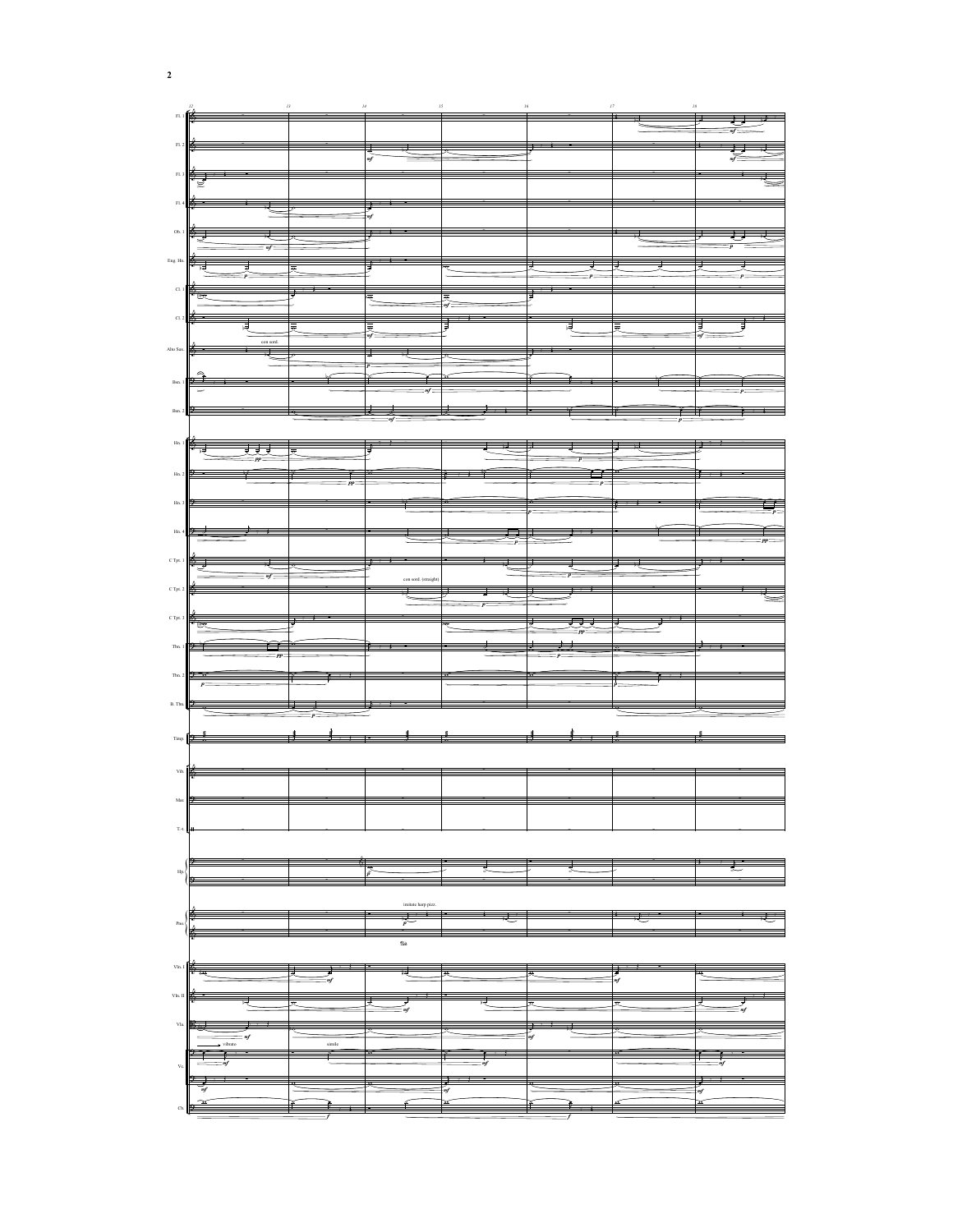| 四膦                                                                                                                              | $\sqrt{67}$       | $\delta\!S$                   | $\mathcal{O}$                 |
|---------------------------------------------------------------------------------------------------------------------------------|-------------------|-------------------------------|-------------------------------|
|                                                                                                                                 |                   |                               |                               |
|                                                                                                                                 | ₹                 |                               |                               |
| F1.2                                                                                                                            |                   |                               |                               |
| ∲ न                                                                                                                             |                   |                               |                               |
| soli                                                                                                                            |                   |                               |                               |
| 孟<br>∓                                                                                                                          |                   |                               |                               |
| P<br>soli, senza sord.                                                                                                          |                   |                               |                               |
| Ŧ<br>₹<br>$\boldsymbol{p}$                                                                                                      |                   |                               |                               |
|                                                                                                                                 |                   |                               |                               |
| ta,<br>$\boldsymbol{f}$                                                                                                         | ff:               |                               |                               |
|                                                                                                                                 | soli              |                               |                               |
| ř.                                                                                                                              |                   | <del>, , , ,</del> ,          |                               |
|                                                                                                                                 | $rac{1}{\sinh x}$ |                               |                               |
|                                                                                                                                 |                   | $\Box$                        |                               |
|                                                                                                                                 |                   |                               |                               |
|                                                                                                                                 |                   |                               |                               |
|                                                                                                                                 |                   |                               |                               |
|                                                                                                                                 |                   | $\overline{\phantom{a}}$<br>p |                               |
|                                                                                                                                 |                   | soli                          |                               |
| 2 a<br>$\overline{\overline{\phantom{m}}\hspace{-0.5mm}} f$                                                                     |                   | - 77<br>₹                     |                               |
|                                                                                                                                 |                   |                               |                               |
| lé.                                                                                                                             |                   |                               |                               |
| $\leq$ $f\!f$                                                                                                                   |                   |                               |                               |
|                                                                                                                                 |                   |                               |                               |
|                                                                                                                                 |                   |                               |                               |
|                                                                                                                                 |                   |                               |                               |
|                                                                                                                                 |                   |                               |                               |
|                                                                                                                                 |                   |                               |                               |
|                                                                                                                                 |                   |                               | senza sord.                   |
|                                                                                                                                 |                   |                               |                               |
|                                                                                                                                 |                   |                               |                               |
|                                                                                                                                 |                   |                               |                               |
|                                                                                                                                 |                   |                               |                               |
|                                                                                                                                 |                   |                               |                               |
|                                                                                                                                 |                   | (senza sord.)                 | alis                          |
|                                                                                                                                 |                   |                               |                               |
|                                                                                                                                 |                   |                               | ff                            |
|                                                                                                                                 |                   |                               |                               |
|                                                                                                                                 |                   |                               |                               |
|                                                                                                                                 |                   |                               |                               |
|                                                                                                                                 |                   |                               |                               |
| $\boxed{\textbf{D}}$ Agitated $J$ = 120<br>₽                                                                                    |                   |                               |                               |
|                                                                                                                                 |                   |                               |                               |
| 棒                                                                                                                               |                   |                               |                               |
|                                                                                                                                 | ţ                 | ₹                             |                               |
|                                                                                                                                 |                   |                               |                               |
|                                                                                                                                 |                   |                               |                               |
|                                                                                                                                 |                   |                               |                               |
|                                                                                                                                 |                   |                               |                               |
|                                                                                                                                 | sim               |                               |                               |
| ۴ſ<br>۴ſ                                                                                                                        | ᄄ                 | ٢ſ                            |                               |
|                                                                                                                                 |                   |                               |                               |
| ≢<br>J<br>ł                                                                                                                     | 妻<br>글.<br>⋥<br>큗 | 妻<br>Ħ<br>큗<br>귱              | $\overline{\phantom{a}}$<br>큟 |
| 震<br>${\hbox{\sf Tubular}}$ Bells<br>≂<br>Ĭf                                                                                    |                   |                               |                               |
|                                                                                                                                 |                   |                               | 글                             |
|                                                                                                                                 |                   |                               |                               |
|                                                                                                                                 | unis              |                               |                               |
|                                                                                                                                 | न्द               | $\overline{\phantom{a}}$      | hm.                           |
|                                                                                                                                 |                   |                               |                               |
|                                                                                                                                 |                   |                               | ₩                             |
|                                                                                                                                 |                   |                               |                               |
|                                                                                                                                 | ┱                 |                               | ᢛ                             |
|                                                                                                                                 |                   |                               |                               |
| $\overline{\mathbf{D}}$ Agitated $\overline{\mathbf{J}}=120$<br>ᇰ<br>$\equiv$<br>$\langle \mathbf{b} \rangle$<br>$\blacksquare$ |                   |                               |                               |
| 轉                                                                                                                               |                   |                               |                               |
|                                                                                                                                 | ⇉                 |                               |                               |
| 勝容                                                                                                                              |                   | unis. (senza sord.)           |                               |
|                                                                                                                                 |                   |                               |                               |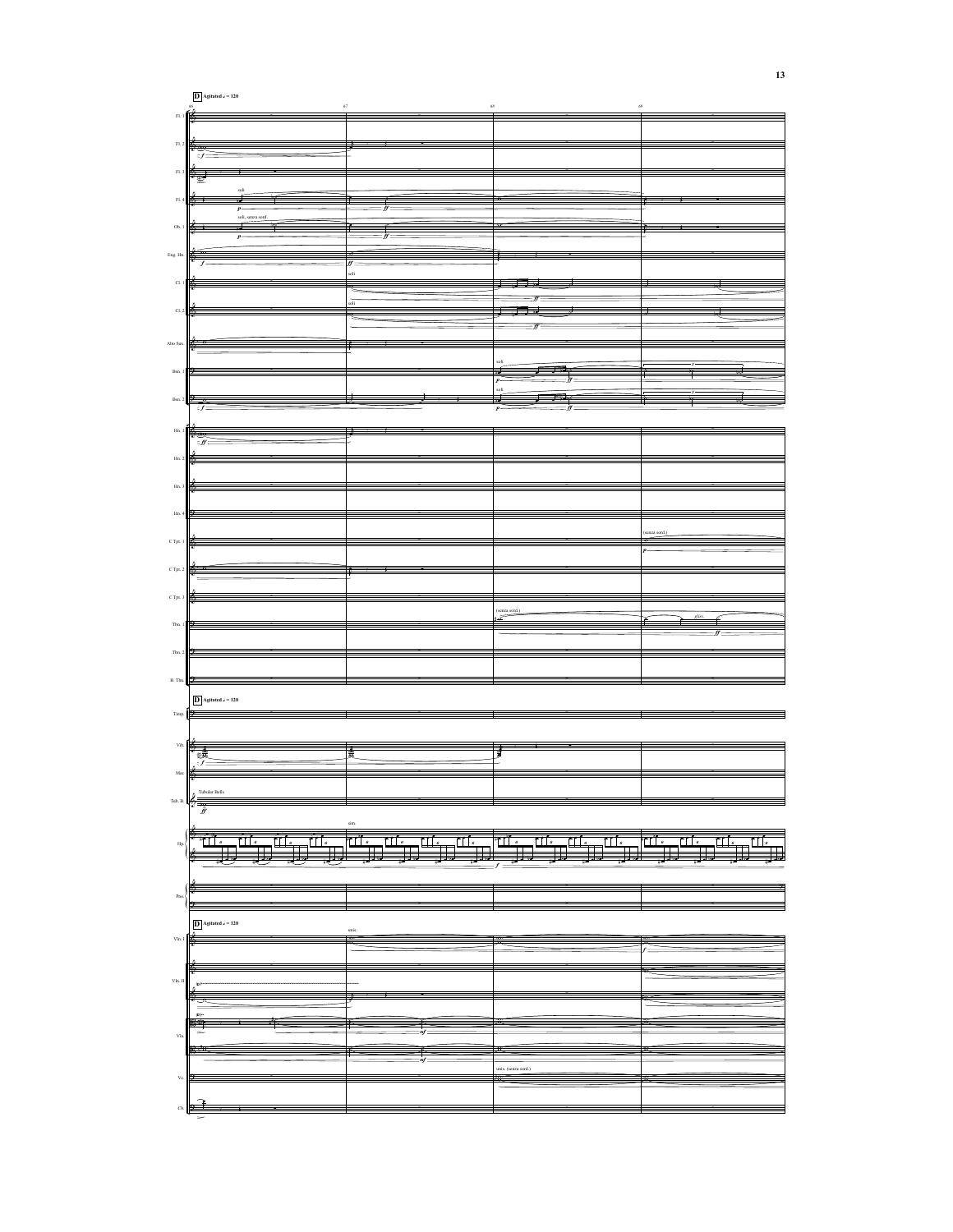|                                                                       |                                                                                  |                                         | ۱ę                                                                                  |
|-----------------------------------------------------------------------|----------------------------------------------------------------------------------|-----------------------------------------|-------------------------------------------------------------------------------------|
| $\rm{FL}$ 1                                                           |                                                                                  |                                         |                                                                                     |
|                                                                       |                                                                                  |                                         |                                                                                     |
| FL2                                                                   |                                                                                  |                                         |                                                                                     |
|                                                                       |                                                                                  |                                         |                                                                                     |
| FL3                                                                   |                                                                                  |                                         |                                                                                     |
|                                                                       | mf:<br>$\boldsymbol{p}$                                                          | $\mathbf{f}$<br>щf.<br>pp               | $\equiv_{\mathscr{I}}$<br>$\check{\mathcal{J}}$                                     |
| FL 4                                                                  |                                                                                  | -                                       |                                                                                     |
| $\frac{1}{p}$ $\frac{1}{p}$ $\frac{1}{p}$ $\frac{1}{p}$ $\frac{1}{p}$ | $\sqrt{1-\frac{1}{2}}$<br>$\frac{1}{\sqrt{1-\frac{1}{2}}}$                       | $\frac{1}{\sqrt{1-\frac{1}{2}}}$        | $\frac{1}{r}$ $\frac{1}{r}$ $\frac{1}{r}$ $\frac{1}{r}$ $\frac{1}{r}$ $\frac{1}{r}$ |
|                                                                       |                                                                                  |                                         | iolo<br>F                                                                           |
| Ob. $\boldsymbol{1}$                                                  |                                                                                  |                                         | $\frac{1}{2}$                                                                       |
|                                                                       |                                                                                  |                                         |                                                                                     |
|                                                                       |                                                                                  |                                         |                                                                                     |
| Eng. Hn.                                                              |                                                                                  |                                         |                                                                                     |
|                                                                       |                                                                                  |                                         |                                                                                     |
| CL1                                                                   |                                                                                  |                                         |                                                                                     |
|                                                                       |                                                                                  |                                         |                                                                                     |
| $\rm{Cl}.2$<br>$\bullet$                                              |                                                                                  |                                         |                                                                                     |
|                                                                       |                                                                                  |                                         |                                                                                     |
| Alto Sax.                                                             |                                                                                  |                                         |                                                                                     |
|                                                                       |                                                                                  |                                         |                                                                                     |
|                                                                       |                                                                                  |                                         | ≛<br>$f \cdot f$<br>羊<br>£                                                          |
| Bsn.1<br>$\frac{9}{2}$                                                |                                                                                  | Ŧ<br>pp                                 |                                                                                     |
|                                                                       |                                                                                  |                                         |                                                                                     |
| Bsn.<br>亟                                                             |                                                                                  |                                         |                                                                                     |
|                                                                       |                                                                                  | $_{PP}$                                 | $=$ $p$                                                                             |
|                                                                       |                                                                                  | senza sord.                             |                                                                                     |
| Hn.                                                                   |                                                                                  |                                         | 叚                                                                                   |
|                                                                       |                                                                                  | $\cdot$ ff                              |                                                                                     |
| Hn.2                                                                  |                                                                                  |                                         |                                                                                     |
|                                                                       |                                                                                  |                                         |                                                                                     |
| Hn.3                                                                  |                                                                                  |                                         |                                                                                     |
|                                                                       |                                                                                  |                                         |                                                                                     |
| Hn. $4$                                                               |                                                                                  |                                         |                                                                                     |
|                                                                       |                                                                                  |                                         |                                                                                     |
|                                                                       |                                                                                  |                                         |                                                                                     |
| $C$ Tpt. 1<br>$\frac{1}{f}$                                           |                                                                                  |                                         |                                                                                     |
|                                                                       |                                                                                  |                                         |                                                                                     |
| $C$ Tpt. 2                                                            |                                                                                  |                                         |                                                                                     |
|                                                                       |                                                                                  |                                         |                                                                                     |
|                                                                       |                                                                                  |                                         |                                                                                     |
|                                                                       |                                                                                  |                                         |                                                                                     |
| $\rm C$ Tpt. 3                                                        |                                                                                  |                                         |                                                                                     |
| gliss.                                                                |                                                                                  |                                         |                                                                                     |
| Tbn. $1$                                                              |                                                                                  |                                         |                                                                                     |
| senza sord                                                            |                                                                                  |                                         |                                                                                     |
| Tbn. $2$                                                              |                                                                                  |                                         |                                                                                     |
|                                                                       |                                                                                  |                                         |                                                                                     |
| senza sord.<br>B. Tbn.                                                |                                                                                  |                                         |                                                                                     |
|                                                                       |                                                                                  |                                         |                                                                                     |
|                                                                       |                                                                                  |                                         |                                                                                     |
| Timp.                                                                 |                                                                                  |                                         |                                                                                     |
|                                                                       |                                                                                  |                                         |                                                                                     |
|                                                                       |                                                                                  |                                         |                                                                                     |
| Vib.                                                                  |                                                                                  | $\overline{\phantom{0}}$                | ▆                                                                                   |
|                                                                       |                                                                                  |                                         |                                                                                     |
| Mar                                                                   |                                                                                  |                                         |                                                                                     |
|                                                                       |                                                                                  |                                         |                                                                                     |
| Tub. B.                                                               |                                                                                  |                                         |                                                                                     |
|                                                                       |                                                                                  |                                         |                                                                                     |
|                                                                       |                                                                                  |                                         |                                                                                     |
| 글<br>Hp.                                                              |                                                                                  |                                         | L                                                                                   |
|                                                                       |                                                                                  |                                         | ◫                                                                                   |
|                                                                       |                                                                                  |                                         | Ţ<br>IJ<br>妻                                                                        |
| ord                                                                   | sim.                                                                             |                                         |                                                                                     |
| ₩<br><u>AA A.A A</u><br>Á<br>$\overline{P}$                           | <br>$\overline{\mathbf{r}}$<br>₹<br>Ť<br>$\overline{\phantom{a}}$<br>쀠<br>粁<br>ť | ŦÍ<br>¥Í.<br>H<br>T<br>ギ<br>Ť<br>Ŧ<br>羊 | ŦÍ<br>Ŧ<br>当<br>Ť<br>当                                                              |
| Pac                                                                   |                                                                                  |                                         |                                                                                     |
|                                                                       |                                                                                  |                                         |                                                                                     |
|                                                                       |                                                                                  | ord<br>sul pon                          | ord<br>sim                                                                          |
| ¢<br>G<br>s                                                           |                                                                                  |                                         | ₹<br>Ŧ<br>Ŧ                                                                         |
| $_{\rm Vln}$                                                          |                                                                                  | J<br>ff                                 | ।<br>इ<br>$\boldsymbol{p}$<br>p                                                     |
|                                                                       |                                                                                  | ord.                                    | , ord.<br>sul pont                                                                  |
|                                                                       |                                                                                  | 글<br>$\boldsymbol{p}$                   | J<br>f<br>$\cdot$ $\boldsymbol{p}$                                                  |
|                                                                       |                                                                                  |                                         |                                                                                     |
| ⋚€<br>بارسي الأ                                                       | $\Rightarrow$                                                                    | ⋚<br>∍<br>=                             |                                                                                     |
| $\mathbf{V}\mathbf{ln}.$ I                                            |                                                                                  |                                         |                                                                                     |
| œ.                                                                    | $=$                                                                              | V<br>₩                                  |                                                                                     |
| ₹<br>:f                                                               |                                                                                  |                                         |                                                                                     |
| <b>Regis</b>                                                          |                                                                                  |                                         |                                                                                     |
| $_{\rm Vla}$                                                          |                                                                                  |                                         |                                                                                     |
|                                                                       |                                                                                  |                                         |                                                                                     |
| 装置                                                                    |                                                                                  |                                         |                                                                                     |
|                                                                       |                                                                                  |                                         |                                                                                     |
| $_{\rm Vc}$                                                           |                                                                                  |                                         |                                                                                     |
| step<br>$_{\rm Ch.}$                                                  |                                                                                  |                                         | 嬰<br>Á                                                                              |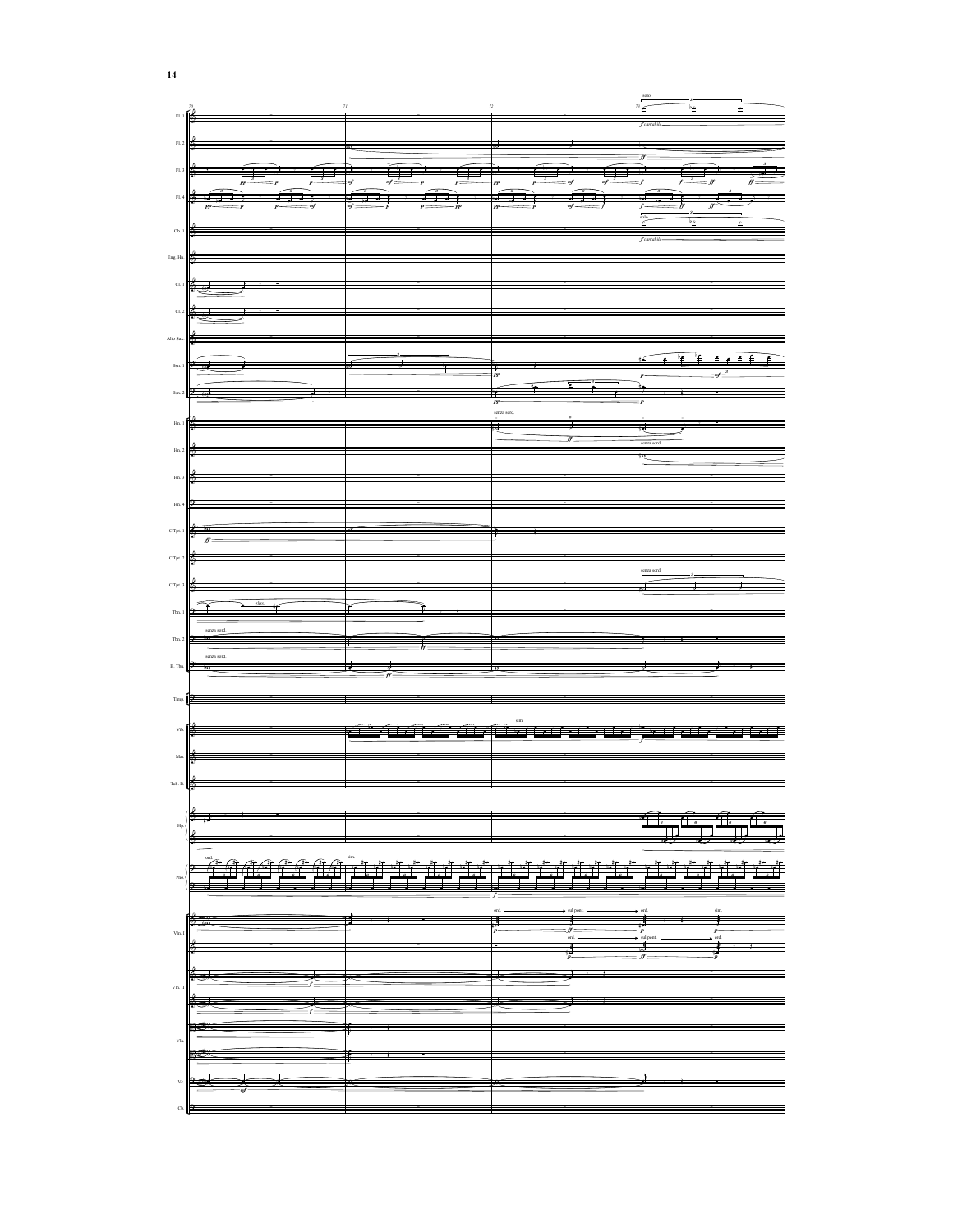| P<br><u>î t</u><br>$\frac{\prod_{j=1}^{n}f_{j}}{f}$<br>$\bar{\bar{x}}$<br>住<br>千里<br>企<br>隼<br>$\overline{f^{f}}$<br>$\overline{r}$<br>$\overline{y}$<br>$\frac{1}{f}$<br>$\frac{1}{\frac{1}{r}}$<br>╼<br>$\overline{f}$<br>Ì.<br>₸<br>$\tilde{t}$<br>ᢖ<br>$\frac{1}{\hat{y}}$<br>$\frac{1}{f}$<br>₹<br>$\frac{1}{\frac{1}{2}}$<br>र्<br>ΠĦ<br>₹<br>급<br>₹<br>灵尸<br>$\frac{1}{\hat{y}}$<br>m<br>ĨŒ<br>$\pmb{\mathcal{B}}$<br>$\frac{1}{m}$<br>$\frac{1}{\hat{y}}$<br>$\equiv$ iw<br>ff<br>$\frac{1}{f}$<br>$f\!f$<br>.fttf<br>$=$ itti<br>$\left(\text{con }\text{sord.}\right)$<br>$\frac{1}{\ell \ell \ell}$<br>$\int_{\text{con sort. (straight)}}$<br>$\frac{1}{x}$<br>弓が<br>$\frac{1}{\hbar}$<br>$\frac{1}{f}$<br>$\frac{1}{f}$<br>큦<br>$\frac{1}{f}$<br>ģ<br>m<br>Ĭf<br>$\frac{1}{\hat{y}}$<br>i<br>m<br>すみ<br>$\frac{1}{2}$<br>B. Thu, $\mathbf{E}$<br>Ŧ<br>$\overline{f}$<br>$\frac{1}{f}$<br>₹<br>$\begin{array}{c c}\n\hline\n\end{array}\n\qquad\n\begin{array}{c}\n\hline\n\end{array}\n\qquad\n\begin{array}{c}\n\hline\n\end{array}\n\text{.} \label{eq:2.1} \begin{array}{c}\n\hline\n\end{array}\n\text{.} \label{eq:2.1} \begin{array}{c}\n\hline\n\end{array}\n\text{.} \label{eq:2.1} \begin{array}{c}\n\hline\n\end{array}\n\text{.} \label{eq:2.1}$<br>m<br>$\frac{1}{2}$<br>$\frac{1}{f}$<br>Í<br>讏<br>$\frac{1}{\tilde{g}}$<br>逵<br>塗<br>ffff<br>反逆<br>Ì<br>ŧ<br>ŧ<br>T.-t. <b>  ++</b><br>$t\!t\!t\!f$<br>ffff<br>₩<br>gliss<br>Ŧ<br>开<br>⇁<br>$\ddot{\Phi}$<br>gliss.<br>أنلنانيتين<br>萛<br>$\overline{\mathbf{G}}$ Explosively Chaotic (but same tempo!)<br>室<br>(pizz.)<br>匿<br>$\frac{1}{\theta}$<br>ffff<br>arco (non div.)<br>蹫<br>arco (non div.)<br>尝<br>m<br>pizz.<br>arco (non div.)<br>ř<br>$\tau_{\rm ex}$<br>Z<br>$-$<br>$\pmb{\mathcal{B}}$ | $\boxed{\textbf{G}}$ Explosively Chaotic (but same tempo!<br>$_{\rm I26}$ | $\it 127$ |  |
|-----------------------------------------------------------------------------------------------------------------------------------------------------------------------------------------------------------------------------------------------------------------------------------------------------------------------------------------------------------------------------------------------------------------------------------------------------------------------------------------------------------------------------------------------------------------------------------------------------------------------------------------------------------------------------------------------------------------------------------------------------------------------------------------------------------------------------------------------------------------------------------------------------------------------------------------------------------------------------------------------------------------------------------------------------------------------------------------------------------------------------------------------------------------------------------------------------------------------------------------------------------------------------------------------------------------------------------------------------------------------------------------------------------------------------------------------------------------------------------------------------------------------------------------------------------------------------------------------------------------------------------------------------------------------------------------------------------------------------------------------------------------------------------|---------------------------------------------------------------------------|-----------|--|
|                                                                                                                                                                                                                                                                                                                                                                                                                                                                                                                                                                                                                                                                                                                                                                                                                                                                                                                                                                                                                                                                                                                                                                                                                                                                                                                                                                                                                                                                                                                                                                                                                                                                                                                                                                                   |                                                                           |           |  |
|                                                                                                                                                                                                                                                                                                                                                                                                                                                                                                                                                                                                                                                                                                                                                                                                                                                                                                                                                                                                                                                                                                                                                                                                                                                                                                                                                                                                                                                                                                                                                                                                                                                                                                                                                                                   |                                                                           |           |  |
|                                                                                                                                                                                                                                                                                                                                                                                                                                                                                                                                                                                                                                                                                                                                                                                                                                                                                                                                                                                                                                                                                                                                                                                                                                                                                                                                                                                                                                                                                                                                                                                                                                                                                                                                                                                   |                                                                           |           |  |
|                                                                                                                                                                                                                                                                                                                                                                                                                                                                                                                                                                                                                                                                                                                                                                                                                                                                                                                                                                                                                                                                                                                                                                                                                                                                                                                                                                                                                                                                                                                                                                                                                                                                                                                                                                                   |                                                                           |           |  |
|                                                                                                                                                                                                                                                                                                                                                                                                                                                                                                                                                                                                                                                                                                                                                                                                                                                                                                                                                                                                                                                                                                                                                                                                                                                                                                                                                                                                                                                                                                                                                                                                                                                                                                                                                                                   |                                                                           |           |  |
|                                                                                                                                                                                                                                                                                                                                                                                                                                                                                                                                                                                                                                                                                                                                                                                                                                                                                                                                                                                                                                                                                                                                                                                                                                                                                                                                                                                                                                                                                                                                                                                                                                                                                                                                                                                   |                                                                           |           |  |
|                                                                                                                                                                                                                                                                                                                                                                                                                                                                                                                                                                                                                                                                                                                                                                                                                                                                                                                                                                                                                                                                                                                                                                                                                                                                                                                                                                                                                                                                                                                                                                                                                                                                                                                                                                                   |                                                                           |           |  |
|                                                                                                                                                                                                                                                                                                                                                                                                                                                                                                                                                                                                                                                                                                                                                                                                                                                                                                                                                                                                                                                                                                                                                                                                                                                                                                                                                                                                                                                                                                                                                                                                                                                                                                                                                                                   |                                                                           |           |  |
|                                                                                                                                                                                                                                                                                                                                                                                                                                                                                                                                                                                                                                                                                                                                                                                                                                                                                                                                                                                                                                                                                                                                                                                                                                                                                                                                                                                                                                                                                                                                                                                                                                                                                                                                                                                   |                                                                           |           |  |
|                                                                                                                                                                                                                                                                                                                                                                                                                                                                                                                                                                                                                                                                                                                                                                                                                                                                                                                                                                                                                                                                                                                                                                                                                                                                                                                                                                                                                                                                                                                                                                                                                                                                                                                                                                                   |                                                                           |           |  |
|                                                                                                                                                                                                                                                                                                                                                                                                                                                                                                                                                                                                                                                                                                                                                                                                                                                                                                                                                                                                                                                                                                                                                                                                                                                                                                                                                                                                                                                                                                                                                                                                                                                                                                                                                                                   |                                                                           |           |  |
|                                                                                                                                                                                                                                                                                                                                                                                                                                                                                                                                                                                                                                                                                                                                                                                                                                                                                                                                                                                                                                                                                                                                                                                                                                                                                                                                                                                                                                                                                                                                                                                                                                                                                                                                                                                   |                                                                           |           |  |
|                                                                                                                                                                                                                                                                                                                                                                                                                                                                                                                                                                                                                                                                                                                                                                                                                                                                                                                                                                                                                                                                                                                                                                                                                                                                                                                                                                                                                                                                                                                                                                                                                                                                                                                                                                                   |                                                                           |           |  |
|                                                                                                                                                                                                                                                                                                                                                                                                                                                                                                                                                                                                                                                                                                                                                                                                                                                                                                                                                                                                                                                                                                                                                                                                                                                                                                                                                                                                                                                                                                                                                                                                                                                                                                                                                                                   |                                                                           |           |  |
|                                                                                                                                                                                                                                                                                                                                                                                                                                                                                                                                                                                                                                                                                                                                                                                                                                                                                                                                                                                                                                                                                                                                                                                                                                                                                                                                                                                                                                                                                                                                                                                                                                                                                                                                                                                   |                                                                           |           |  |
|                                                                                                                                                                                                                                                                                                                                                                                                                                                                                                                                                                                                                                                                                                                                                                                                                                                                                                                                                                                                                                                                                                                                                                                                                                                                                                                                                                                                                                                                                                                                                                                                                                                                                                                                                                                   |                                                                           |           |  |
|                                                                                                                                                                                                                                                                                                                                                                                                                                                                                                                                                                                                                                                                                                                                                                                                                                                                                                                                                                                                                                                                                                                                                                                                                                                                                                                                                                                                                                                                                                                                                                                                                                                                                                                                                                                   |                                                                           |           |  |
|                                                                                                                                                                                                                                                                                                                                                                                                                                                                                                                                                                                                                                                                                                                                                                                                                                                                                                                                                                                                                                                                                                                                                                                                                                                                                                                                                                                                                                                                                                                                                                                                                                                                                                                                                                                   |                                                                           |           |  |
|                                                                                                                                                                                                                                                                                                                                                                                                                                                                                                                                                                                                                                                                                                                                                                                                                                                                                                                                                                                                                                                                                                                                                                                                                                                                                                                                                                                                                                                                                                                                                                                                                                                                                                                                                                                   |                                                                           |           |  |
|                                                                                                                                                                                                                                                                                                                                                                                                                                                                                                                                                                                                                                                                                                                                                                                                                                                                                                                                                                                                                                                                                                                                                                                                                                                                                                                                                                                                                                                                                                                                                                                                                                                                                                                                                                                   |                                                                           |           |  |
|                                                                                                                                                                                                                                                                                                                                                                                                                                                                                                                                                                                                                                                                                                                                                                                                                                                                                                                                                                                                                                                                                                                                                                                                                                                                                                                                                                                                                                                                                                                                                                                                                                                                                                                                                                                   |                                                                           |           |  |
|                                                                                                                                                                                                                                                                                                                                                                                                                                                                                                                                                                                                                                                                                                                                                                                                                                                                                                                                                                                                                                                                                                                                                                                                                                                                                                                                                                                                                                                                                                                                                                                                                                                                                                                                                                                   |                                                                           |           |  |
|                                                                                                                                                                                                                                                                                                                                                                                                                                                                                                                                                                                                                                                                                                                                                                                                                                                                                                                                                                                                                                                                                                                                                                                                                                                                                                                                                                                                                                                                                                                                                                                                                                                                                                                                                                                   |                                                                           |           |  |
|                                                                                                                                                                                                                                                                                                                                                                                                                                                                                                                                                                                                                                                                                                                                                                                                                                                                                                                                                                                                                                                                                                                                                                                                                                                                                                                                                                                                                                                                                                                                                                                                                                                                                                                                                                                   |                                                                           |           |  |
|                                                                                                                                                                                                                                                                                                                                                                                                                                                                                                                                                                                                                                                                                                                                                                                                                                                                                                                                                                                                                                                                                                                                                                                                                                                                                                                                                                                                                                                                                                                                                                                                                                                                                                                                                                                   |                                                                           |           |  |
|                                                                                                                                                                                                                                                                                                                                                                                                                                                                                                                                                                                                                                                                                                                                                                                                                                                                                                                                                                                                                                                                                                                                                                                                                                                                                                                                                                                                                                                                                                                                                                                                                                                                                                                                                                                   |                                                                           |           |  |
|                                                                                                                                                                                                                                                                                                                                                                                                                                                                                                                                                                                                                                                                                                                                                                                                                                                                                                                                                                                                                                                                                                                                                                                                                                                                                                                                                                                                                                                                                                                                                                                                                                                                                                                                                                                   |                                                                           |           |  |
|                                                                                                                                                                                                                                                                                                                                                                                                                                                                                                                                                                                                                                                                                                                                                                                                                                                                                                                                                                                                                                                                                                                                                                                                                                                                                                                                                                                                                                                                                                                                                                                                                                                                                                                                                                                   |                                                                           |           |  |
|                                                                                                                                                                                                                                                                                                                                                                                                                                                                                                                                                                                                                                                                                                                                                                                                                                                                                                                                                                                                                                                                                                                                                                                                                                                                                                                                                                                                                                                                                                                                                                                                                                                                                                                                                                                   |                                                                           |           |  |
|                                                                                                                                                                                                                                                                                                                                                                                                                                                                                                                                                                                                                                                                                                                                                                                                                                                                                                                                                                                                                                                                                                                                                                                                                                                                                                                                                                                                                                                                                                                                                                                                                                                                                                                                                                                   |                                                                           |           |  |
|                                                                                                                                                                                                                                                                                                                                                                                                                                                                                                                                                                                                                                                                                                                                                                                                                                                                                                                                                                                                                                                                                                                                                                                                                                                                                                                                                                                                                                                                                                                                                                                                                                                                                                                                                                                   |                                                                           |           |  |
|                                                                                                                                                                                                                                                                                                                                                                                                                                                                                                                                                                                                                                                                                                                                                                                                                                                                                                                                                                                                                                                                                                                                                                                                                                                                                                                                                                                                                                                                                                                                                                                                                                                                                                                                                                                   |                                                                           |           |  |
|                                                                                                                                                                                                                                                                                                                                                                                                                                                                                                                                                                                                                                                                                                                                                                                                                                                                                                                                                                                                                                                                                                                                                                                                                                                                                                                                                                                                                                                                                                                                                                                                                                                                                                                                                                                   |                                                                           |           |  |
|                                                                                                                                                                                                                                                                                                                                                                                                                                                                                                                                                                                                                                                                                                                                                                                                                                                                                                                                                                                                                                                                                                                                                                                                                                                                                                                                                                                                                                                                                                                                                                                                                                                                                                                                                                                   |                                                                           |           |  |
|                                                                                                                                                                                                                                                                                                                                                                                                                                                                                                                                                                                                                                                                                                                                                                                                                                                                                                                                                                                                                                                                                                                                                                                                                                                                                                                                                                                                                                                                                                                                                                                                                                                                                                                                                                                   |                                                                           |           |  |
|                                                                                                                                                                                                                                                                                                                                                                                                                                                                                                                                                                                                                                                                                                                                                                                                                                                                                                                                                                                                                                                                                                                                                                                                                                                                                                                                                                                                                                                                                                                                                                                                                                                                                                                                                                                   |                                                                           |           |  |
|                                                                                                                                                                                                                                                                                                                                                                                                                                                                                                                                                                                                                                                                                                                                                                                                                                                                                                                                                                                                                                                                                                                                                                                                                                                                                                                                                                                                                                                                                                                                                                                                                                                                                                                                                                                   |                                                                           |           |  |
|                                                                                                                                                                                                                                                                                                                                                                                                                                                                                                                                                                                                                                                                                                                                                                                                                                                                                                                                                                                                                                                                                                                                                                                                                                                                                                                                                                                                                                                                                                                                                                                                                                                                                                                                                                                   |                                                                           |           |  |
|                                                                                                                                                                                                                                                                                                                                                                                                                                                                                                                                                                                                                                                                                                                                                                                                                                                                                                                                                                                                                                                                                                                                                                                                                                                                                                                                                                                                                                                                                                                                                                                                                                                                                                                                                                                   |                                                                           |           |  |
|                                                                                                                                                                                                                                                                                                                                                                                                                                                                                                                                                                                                                                                                                                                                                                                                                                                                                                                                                                                                                                                                                                                                                                                                                                                                                                                                                                                                                                                                                                                                                                                                                                                                                                                                                                                   |                                                                           |           |  |
|                                                                                                                                                                                                                                                                                                                                                                                                                                                                                                                                                                                                                                                                                                                                                                                                                                                                                                                                                                                                                                                                                                                                                                                                                                                                                                                                                                                                                                                                                                                                                                                                                                                                                                                                                                                   |                                                                           |           |  |
|                                                                                                                                                                                                                                                                                                                                                                                                                                                                                                                                                                                                                                                                                                                                                                                                                                                                                                                                                                                                                                                                                                                                                                                                                                                                                                                                                                                                                                                                                                                                                                                                                                                                                                                                                                                   |                                                                           |           |  |
|                                                                                                                                                                                                                                                                                                                                                                                                                                                                                                                                                                                                                                                                                                                                                                                                                                                                                                                                                                                                                                                                                                                                                                                                                                                                                                                                                                                                                                                                                                                                                                                                                                                                                                                                                                                   |                                                                           |           |  |
|                                                                                                                                                                                                                                                                                                                                                                                                                                                                                                                                                                                                                                                                                                                                                                                                                                                                                                                                                                                                                                                                                                                                                                                                                                                                                                                                                                                                                                                                                                                                                                                                                                                                                                                                                                                   |                                                                           |           |  |
|                                                                                                                                                                                                                                                                                                                                                                                                                                                                                                                                                                                                                                                                                                                                                                                                                                                                                                                                                                                                                                                                                                                                                                                                                                                                                                                                                                                                                                                                                                                                                                                                                                                                                                                                                                                   |                                                                           |           |  |
|                                                                                                                                                                                                                                                                                                                                                                                                                                                                                                                                                                                                                                                                                                                                                                                                                                                                                                                                                                                                                                                                                                                                                                                                                                                                                                                                                                                                                                                                                                                                                                                                                                                                                                                                                                                   |                                                                           |           |  |
|                                                                                                                                                                                                                                                                                                                                                                                                                                                                                                                                                                                                                                                                                                                                                                                                                                                                                                                                                                                                                                                                                                                                                                                                                                                                                                                                                                                                                                                                                                                                                                                                                                                                                                                                                                                   |                                                                           |           |  |
|                                                                                                                                                                                                                                                                                                                                                                                                                                                                                                                                                                                                                                                                                                                                                                                                                                                                                                                                                                                                                                                                                                                                                                                                                                                                                                                                                                                                                                                                                                                                                                                                                                                                                                                                                                                   |                                                                           |           |  |
|                                                                                                                                                                                                                                                                                                                                                                                                                                                                                                                                                                                                                                                                                                                                                                                                                                                                                                                                                                                                                                                                                                                                                                                                                                                                                                                                                                                                                                                                                                                                                                                                                                                                                                                                                                                   |                                                                           |           |  |
|                                                                                                                                                                                                                                                                                                                                                                                                                                                                                                                                                                                                                                                                                                                                                                                                                                                                                                                                                                                                                                                                                                                                                                                                                                                                                                                                                                                                                                                                                                                                                                                                                                                                                                                                                                                   |                                                                           |           |  |
|                                                                                                                                                                                                                                                                                                                                                                                                                                                                                                                                                                                                                                                                                                                                                                                                                                                                                                                                                                                                                                                                                                                                                                                                                                                                                                                                                                                                                                                                                                                                                                                                                                                                                                                                                                                   |                                                                           |           |  |
|                                                                                                                                                                                                                                                                                                                                                                                                                                                                                                                                                                                                                                                                                                                                                                                                                                                                                                                                                                                                                                                                                                                                                                                                                                                                                                                                                                                                                                                                                                                                                                                                                                                                                                                                                                                   |                                                                           |           |  |
|                                                                                                                                                                                                                                                                                                                                                                                                                                                                                                                                                                                                                                                                                                                                                                                                                                                                                                                                                                                                                                                                                                                                                                                                                                                                                                                                                                                                                                                                                                                                                                                                                                                                                                                                                                                   |                                                                           |           |  |
|                                                                                                                                                                                                                                                                                                                                                                                                                                                                                                                                                                                                                                                                                                                                                                                                                                                                                                                                                                                                                                                                                                                                                                                                                                                                                                                                                                                                                                                                                                                                                                                                                                                                                                                                                                                   |                                                                           |           |  |
|                                                                                                                                                                                                                                                                                                                                                                                                                                                                                                                                                                                                                                                                                                                                                                                                                                                                                                                                                                                                                                                                                                                                                                                                                                                                                                                                                                                                                                                                                                                                                                                                                                                                                                                                                                                   |                                                                           |           |  |
|                                                                                                                                                                                                                                                                                                                                                                                                                                                                                                                                                                                                                                                                                                                                                                                                                                                                                                                                                                                                                                                                                                                                                                                                                                                                                                                                                                                                                                                                                                                                                                                                                                                                                                                                                                                   |                                                                           |           |  |
|                                                                                                                                                                                                                                                                                                                                                                                                                                                                                                                                                                                                                                                                                                                                                                                                                                                                                                                                                                                                                                                                                                                                                                                                                                                                                                                                                                                                                                                                                                                                                                                                                                                                                                                                                                                   |                                                                           |           |  |
|                                                                                                                                                                                                                                                                                                                                                                                                                                                                                                                                                                                                                                                                                                                                                                                                                                                                                                                                                                                                                                                                                                                                                                                                                                                                                                                                                                                                                                                                                                                                                                                                                                                                                                                                                                                   |                                                                           |           |  |
|                                                                                                                                                                                                                                                                                                                                                                                                                                                                                                                                                                                                                                                                                                                                                                                                                                                                                                                                                                                                                                                                                                                                                                                                                                                                                                                                                                                                                                                                                                                                                                                                                                                                                                                                                                                   |                                                                           |           |  |
|                                                                                                                                                                                                                                                                                                                                                                                                                                                                                                                                                                                                                                                                                                                                                                                                                                                                                                                                                                                                                                                                                                                                                                                                                                                                                                                                                                                                                                                                                                                                                                                                                                                                                                                                                                                   |                                                                           |           |  |
|                                                                                                                                                                                                                                                                                                                                                                                                                                                                                                                                                                                                                                                                                                                                                                                                                                                                                                                                                                                                                                                                                                                                                                                                                                                                                                                                                                                                                                                                                                                                                                                                                                                                                                                                                                                   |                                                                           |           |  |
|                                                                                                                                                                                                                                                                                                                                                                                                                                                                                                                                                                                                                                                                                                                                                                                                                                                                                                                                                                                                                                                                                                                                                                                                                                                                                                                                                                                                                                                                                                                                                                                                                                                                                                                                                                                   |                                                                           |           |  |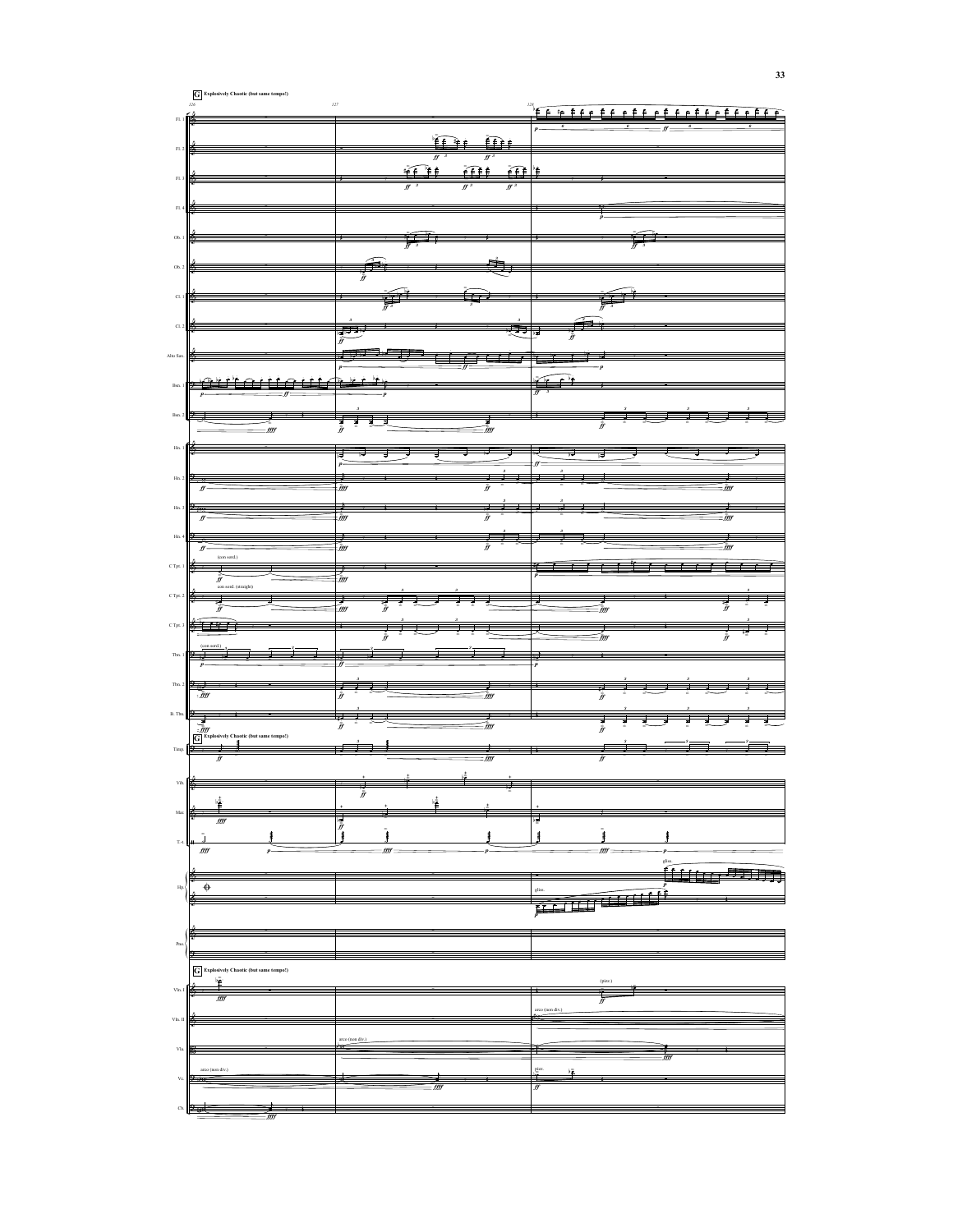| FL                                      |                                                                                                                            |                                                                                                                                                                                                                               |
|-----------------------------------------|----------------------------------------------------------------------------------------------------------------------------|-------------------------------------------------------------------------------------------------------------------------------------------------------------------------------------------------------------------------------|
|                                         |                                                                                                                            |                                                                                                                                                                                                                               |
|                                         |                                                                                                                            | $\mathbf{P}$                                                                                                                                                                                                                  |
|                                         |                                                                                                                            | $\pi$                                                                                                                                                                                                                         |
|                                         |                                                                                                                            |                                                                                                                                                                                                                               |
| FL                                      |                                                                                                                            |                                                                                                                                                                                                                               |
|                                         |                                                                                                                            |                                                                                                                                                                                                                               |
|                                         | ÍŦ                                                                                                                         |                                                                                                                                                                                                                               |
| FL <sub>4</sub>                         |                                                                                                                            |                                                                                                                                                                                                                               |
|                                         |                                                                                                                            |                                                                                                                                                                                                                               |
|                                         |                                                                                                                            |                                                                                                                                                                                                                               |
|                                         |                                                                                                                            |                                                                                                                                                                                                                               |
|                                         |                                                                                                                            |                                                                                                                                                                                                                               |
| Ob.                                     | Ŧ                                                                                                                          |                                                                                                                                                                                                                               |
|                                         |                                                                                                                            | $\frac{1}{\hat{y}}$                                                                                                                                                                                                           |
|                                         |                                                                                                                            |                                                                                                                                                                                                                               |
| CL <sub>1</sub>                         |                                                                                                                            | <u>मान</u> ्न                                                                                                                                                                                                                 |
|                                         |                                                                                                                            |                                                                                                                                                                                                                               |
|                                         |                                                                                                                            |                                                                                                                                                                                                                               |
| CL2                                     | <u>ਰਚ ਆਰਾ ਦਾ</u><br>₹<br>↴<br>₹                                                                                            | ब्रिके<br>∓                                                                                                                                                                                                                   |
|                                         |                                                                                                                            |                                                                                                                                                                                                                               |
|                                         | ŧ                                                                                                                          |                                                                                                                                                                                                                               |
|                                         |                                                                                                                            |                                                                                                                                                                                                                               |
|                                         |                                                                                                                            |                                                                                                                                                                                                                               |
|                                         |                                                                                                                            |                                                                                                                                                                                                                               |
|                                         |                                                                                                                            |                                                                                                                                                                                                                               |
|                                         | $\frac{1}{\sqrt{\frac{1}{n}}}\cdot\frac{1}{\sqrt{\frac{1}{n}}}}$                                                           |                                                                                                                                                                                                                               |
|                                         |                                                                                                                            |                                                                                                                                                                                                                               |
| tttf                                    |                                                                                                                            |                                                                                                                                                                                                                               |
|                                         |                                                                                                                            |                                                                                                                                                                                                                               |
| Hn. 1                                   |                                                                                                                            |                                                                                                                                                                                                                               |
| $\frac{1}{p}$                           |                                                                                                                            |                                                                                                                                                                                                                               |
|                                         |                                                                                                                            |                                                                                                                                                                                                                               |
| Hn.2                                    |                                                                                                                            |                                                                                                                                                                                                                               |
|                                         | $\equiv_{\hat{w}}$                                                                                                         | ím                                                                                                                                                                                                                            |
|                                         |                                                                                                                            |                                                                                                                                                                                                                               |
| Hn.                                     | 三方<br>$\frac{1}{100}$                                                                                                      |                                                                                                                                                                                                                               |
|                                         |                                                                                                                            | = <i>fttf</i>                                                                                                                                                                                                                 |
|                                         |                                                                                                                            |                                                                                                                                                                                                                               |
| Hn <sub>i</sub>                         | $\frac{1}{100}$                                                                                                            |                                                                                                                                                                                                                               |
|                                         |                                                                                                                            | ÍΨ                                                                                                                                                                                                                            |
| C Tpt. 1                                |                                                                                                                            |                                                                                                                                                                                                                               |
| $\frac{1}{\pi}$                         |                                                                                                                            |                                                                                                                                                                                                                               |
|                                         |                                                                                                                            |                                                                                                                                                                                                                               |
|                                         |                                                                                                                            |                                                                                                                                                                                                                               |
|                                         |                                                                                                                            |                                                                                                                                                                                                                               |
| $C$ Tpt. 2                              |                                                                                                                            |                                                                                                                                                                                                                               |
| ने<br>तारा                              | $\overrightarrow{f}$<br>$\frac{1}{\frac{2}{100}}$                                                                          | $\frac{1}{\hat{y}}$                                                                                                                                                                                                           |
| C Tpt. 3                                |                                                                                                                            |                                                                                                                                                                                                                               |
| ह                                       | ₹<br>₹                                                                                                                     | $\frac{1}{r}$                                                                                                                                                                                                                 |
| $\frac{1}{2}$                           | $\frac{1}{\hat{y}}$<br>$\frac{1}{2}$ and $\frac{1}{2}$                                                                     |                                                                                                                                                                                                                               |
| Σ<br>$\frac{1}{2}$                      |                                                                                                                            |                                                                                                                                                                                                                               |
|                                         |                                                                                                                            |                                                                                                                                                                                                                               |
|                                         |                                                                                                                            |                                                                                                                                                                                                                               |
|                                         |                                                                                                                            |                                                                                                                                                                                                                               |
| $\overline{y}$<br>$\frac{1}{2}$         |                                                                                                                            | $\frac{1}{\frac{1}{\hat{y}}}$                                                                                                                                                                                                 |
|                                         |                                                                                                                            | $\frac{1}{\frac{1}{2}}$                                                                                                                                                                                                       |
| B. Tbn                                  |                                                                                                                            |                                                                                                                                                                                                                               |
| $\frac{1}{\epsilon}$                    |                                                                                                                            | <del>ਰੂ ਹੋ ਹੋ</del> ਹ<br>$\equiv_{\tilde{w}}$                                                                                                                                                                                 |
|                                         |                                                                                                                            |                                                                                                                                                                                                                               |
| Timp.                                   |                                                                                                                            |                                                                                                                                                                                                                               |
| $\frac{1}{\tilde{E} \tilde{B}}$         | $\frac{1}{\hat{y}}$                                                                                                        |                                                                                                                                                                                                                               |
|                                         |                                                                                                                            |                                                                                                                                                                                                                               |
|                                         |                                                                                                                            |                                                                                                                                                                                                                               |
|                                         |                                                                                                                            |                                                                                                                                                                                                                               |
|                                         |                                                                                                                            |                                                                                                                                                                                                                               |
| $_{\rm Mar.}$<br>阹                      |                                                                                                                            |                                                                                                                                                                                                                               |
|                                         |                                                                                                                            | 淳                                                                                                                                                                                                                             |
| $T_{\rm c}\ll$                          | ŧ<br>ň                                                                                                                     |                                                                                                                                                                                                                               |
| ffff'                                   | ΠĦ                                                                                                                         |                                                                                                                                                                                                                               |
|                                         |                                                                                                                            |                                                                                                                                                                                                                               |
| ff                                      | عص                                                                                                                         |                                                                                                                                                                                                                               |
| -<br>1117 <sup>月11</sup> 月)<br>Hp       |                                                                                                                            |                                                                                                                                                                                                                               |
|                                         | التقنين بالمنافذة                                                                                                          | a provincia de la contrata del contrata del contrata del contrata del contrata del contrata del contrata del contrata del contrata del contrata del contrata del contrata del contrata del contrata del contrata del contrata |
|                                         |                                                                                                                            |                                                                                                                                                                                                                               |
| TIIT WILL<br>ు                          | an an an Taonacha an Dùbhad an Dùbhad an Dùbhad an Dùbhad an Dùbhad an Dùbhad an Dùbhad an Dùbhad an Dùbhad an<br>Tagairtí | 在山                                                                                                                                                                                                                            |
| 1144 114                                |                                                                                                                            |                                                                                                                                                                                                                               |
| .fff)<br>fl<br>Pag                      |                                                                                                                            | ఆ                                                                                                                                                                                                                             |
|                                         |                                                                                                                            | $\frac{f}{f}$                                                                                                                                                                                                                 |
|                                         |                                                                                                                            |                                                                                                                                                                                                                               |
| <u>तुल सम्बद्ध</u>                      |                                                                                                                            |                                                                                                                                                                                                                               |
| arco (non div.)                         |                                                                                                                            |                                                                                                                                                                                                                               |
| $\mathbf{V}\mathbf{ln}.$                |                                                                                                                            |                                                                                                                                                                                                                               |
|                                         | : ffff                                                                                                                     |                                                                                                                                                                                                                               |
|                                         | Ĭ<br>pizz.                                                                                                                 |                                                                                                                                                                                                                               |
| 6<br>$\mathbf{V}\mathbf{ln}.$ II<br>itt | $f\hspace{-0.8mm}f$                                                                                                        |                                                                                                                                                                                                                               |
|                                         |                                                                                                                            |                                                                                                                                                                                                                               |
| $_{\rm Vla}$                            | pizz.<br>Li<br>峯                                                                                                           |                                                                                                                                                                                                                               |
|                                         | ff                                                                                                                         |                                                                                                                                                                                                                               |
|                                         |                                                                                                                            |                                                                                                                                                                                                                               |
| $\mathbf{V}\mathbf{c}$                  |                                                                                                                            |                                                                                                                                                                                                                               |
|                                         | $f\ddot{f}$                                                                                                                |                                                                                                                                                                                                                               |
| Cb. 2                                   |                                                                                                                            | ð<br>₹                                                                                                                                                                                                                        |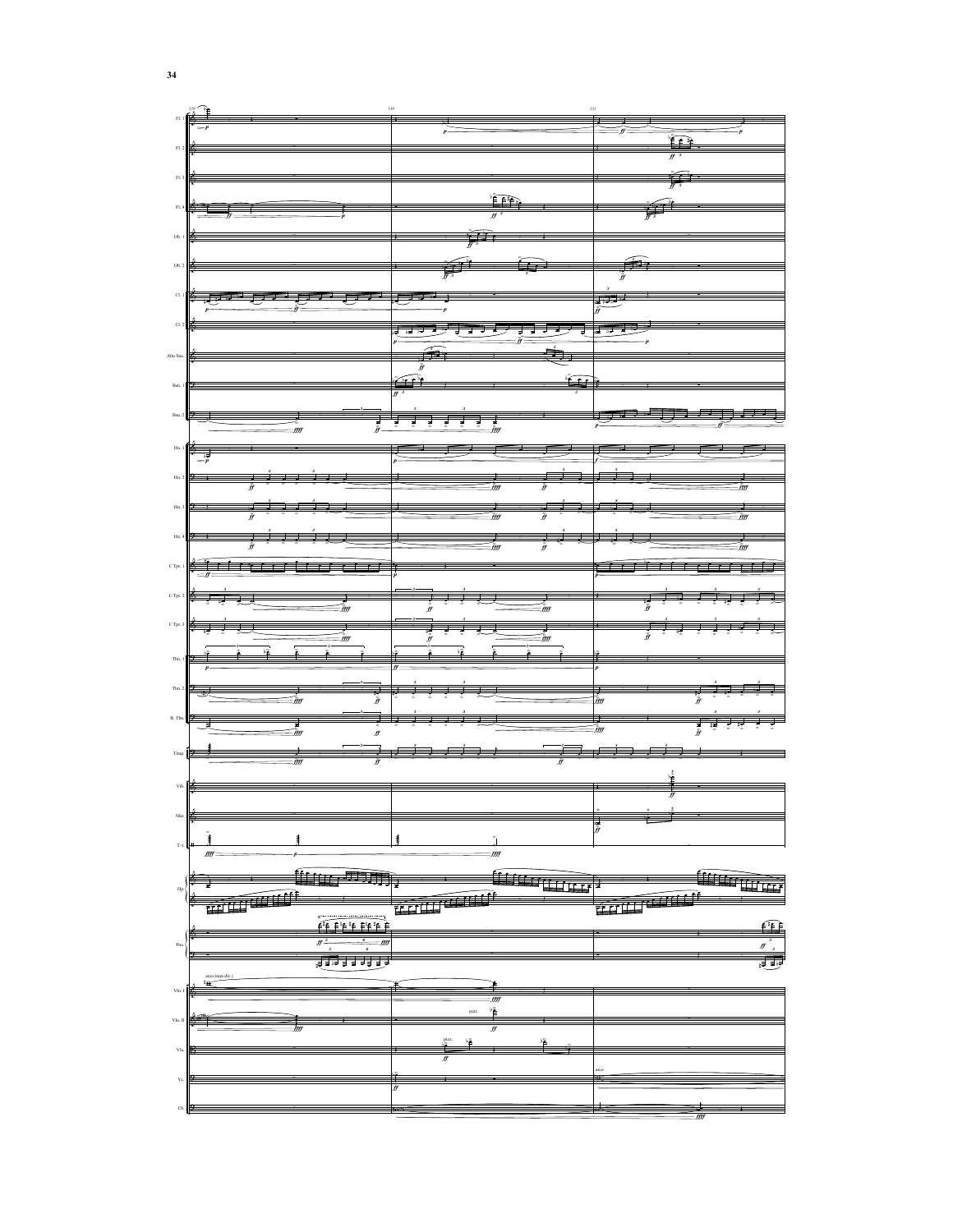| 四峰                        |   |                                                                                                                         | 148                      |                                              | ***           | 151                 | 152           |                               |                   |
|---------------------------|---|-------------------------------------------------------------------------------------------------------------------------|--------------------------|----------------------------------------------|---------------|---------------------|---------------|-------------------------------|-------------------|
|                           |   |                                                                                                                         |                          |                                              |               |                     |               |                               |                   |
|                           |   |                                                                                                                         |                          |                                              |               |                     |               |                               |                   |
| FL2                       |   |                                                                                                                         |                          |                                              |               |                     |               |                               |                   |
|                           |   |                                                                                                                         |                          |                                              |               |                     |               |                               |                   |
| FL3                       |   |                                                                                                                         | $\varpi$                 |                                              |               |                     | ப்பி          |                               |                   |
|                           |   |                                                                                                                         |                          |                                              |               |                     |               |                               |                   |
| FL4                       |   |                                                                                                                         |                          |                                              |               |                     |               |                               |                   |
|                           |   |                                                                                                                         |                          |                                              |               |                     |               |                               | fitet             |
|                           |   |                                                                                                                         |                          | ≖                                            |               |                     |               |                               |                   |
| Ob. 1                     |   |                                                                                                                         |                          | r i                                          |               |                     |               |                               |                   |
|                           |   |                                                                                                                         |                          |                                              |               |                     |               |                               |                   |
| Eng. Hn.                  |   |                                                                                                                         |                          |                                              |               |                     |               |                               |                   |
|                           |   |                                                                                                                         |                          |                                              |               |                     |               |                               |                   |
| CL1                       |   |                                                                                                                         |                          |                                              |               |                     |               |                               |                   |
|                           |   | G                                                                                                                       |                          |                                              |               |                     |               |                               |                   |
|                           |   |                                                                                                                         |                          |                                              |               |                     |               |                               |                   |
| $\rm{Cl}.$ 2              |   |                                                                                                                         |                          |                                              |               |                     |               |                               |                   |
|                           |   |                                                                                                                         |                          |                                              |               |                     |               |                               |                   |
| Alto Sax                  |   |                                                                                                                         |                          |                                              |               |                     |               |                               |                   |
|                           |   |                                                                                                                         |                          |                                              |               |                     |               |                               |                   |
|                           |   |                                                                                                                         |                          |                                              |               |                     |               |                               |                   |
|                           |   |                                                                                                                         |                          |                                              |               |                     |               |                               |                   |
|                           |   |                                                                                                                         |                          |                                              |               |                     |               |                               |                   |
|                           |   |                                                                                                                         |                          |                                              |               |                     |               |                               |                   |
|                           |   |                                                                                                                         |                          |                                              |               |                     |               |                               |                   |
|                           |   |                                                                                                                         |                          |                                              |               |                     |               |                               |                   |
| Hn.                       |   |                                                                                                                         |                          |                                              |               |                     |               |                               |                   |
|                           |   |                                                                                                                         |                          |                                              |               |                     |               |                               |                   |
| Hn.                       |   |                                                                                                                         |                          |                                              |               |                     |               |                               |                   |
|                           |   |                                                                                                                         |                          |                                              |               |                     |               |                               |                   |
|                           |   |                                                                                                                         |                          |                                              |               |                     |               |                               |                   |
| Hn.                       |   |                                                                                                                         |                          |                                              |               |                     |               |                               |                   |
|                           |   |                                                                                                                         |                          |                                              |               |                     |               |                               |                   |
| Hn.                       |   |                                                                                                                         |                          |                                              | $\rightarrow$ |                     | ्राम जामान जु |                               |                   |
|                           |   |                                                                                                                         |                          |                                              |               |                     |               |                               |                   |
|                           |   |                                                                                                                         |                          |                                              |               |                     |               |                               |                   |
| $\cal C$ Tpt. 1           |   |                                                                                                                         |                          |                                              |               | تنف نفاذ انفله نفلأ |               |                               |                   |
|                           |   |                                                                                                                         |                          |                                              |               |                     |               |                               |                   |
| $\rm C$ Tpt. 2            |   |                                                                                                                         |                          |                                              |               |                     |               |                               |                   |
|                           |   |                                                                                                                         |                          |                                              |               |                     |               |                               |                   |
|                           |   |                                                                                                                         |                          |                                              |               |                     |               |                               |                   |
| C Tpt. 3                  |   |                                                                                                                         |                          |                                              |               |                     | ≖             |                               |                   |
|                           |   |                                                                                                                         |                          |                                              |               |                     |               |                               |                   |
| Tbn.                      |   |                                                                                                                         |                          |                                              |               |                     |               |                               |                   |
|                           |   |                                                                                                                         |                          |                                              |               |                     |               |                               |                   |
|                           |   |                                                                                                                         |                          |                                              |               |                     |               |                               |                   |
| Tbn.                      |   |                                                                                                                         |                          |                                              |               |                     |               |                               |                   |
|                           |   |                                                                                                                         |                          |                                              |               |                     |               |                               |                   |
| B. Th                     |   |                                                                                                                         |                          |                                              |               |                     |               |                               |                   |
|                           |   |                                                                                                                         |                          |                                              |               |                     |               |                               |                   |
|                           |   |                                                                                                                         |                          |                                              |               |                     |               |                               |                   |
|                           |   |                                                                                                                         |                          |                                              |               |                     |               |                               |                   |
| Timp                      |   |                                                                                                                         |                          |                                              |               |                     |               |                               |                   |
|                           |   |                                                                                                                         |                          |                                              |               |                     |               |                               |                   |
|                           |   |                                                                                                                         |                          |                                              |               |                     |               |                               |                   |
| Vib.                      |   |                                                                                                                         |                          |                                              |               |                     |               |                               |                   |
|                           |   |                                                                                                                         |                          |                                              |               |                     |               | PPP                           |                   |
| $_{\rm{Mat}}$             | 珻 |                                                                                                                         | $\overline{\phantom{a}}$ |                                              | ار :          |                     |               |                               |                   |
|                           |   | $\overline{a}$ $\overline{a}$ $\overline{b}$ $\overline{c}$ $\overline{d}$ $\overline{d}$ $\overline{d}$ $\overline{d}$ | <u> मुर</u>              | ंग्रुगि                                      |               | ارچ اپ              |               |                               |                   |
|                           |   |                                                                                                                         |                          |                                              |               |                     |               |                               |                   |
|                           |   |                                                                                                                         |                          |                                              |               |                     |               |                               |                   |
| ${\rm Glock}$             |   |                                                                                                                         |                          |                                              |               |                     |               |                               |                   |
|                           |   |                                                                                                                         |                          |                                              |               |                     |               |                               |                   |
|                           |   | <u>ונות היה ממוחמים ומוח</u>                                                                                            |                          | 夏                                            | Ţ"            |                     |               |                               |                   |
| $_{\rm Hp.}$              |   |                                                                                                                         | $\frac{1}{\pi}$          |                                              |               |                     |               |                               |                   |
|                           |   |                                                                                                                         |                          |                                              |               |                     |               |                               |                   |
|                           |   |                                                                                                                         |                          |                                              |               |                     |               |                               |                   |
|                           |   | Ŧ<br>≤                                                                                                                  |                          |                                              |               |                     | $\rightarrow$ | $\mathbb{R}$ and $\mathbb{R}$ | gga k             |
| Pao                       |   | $\cal PP$                                                                                                               |                          |                                              | f.            |                     |               |                               |                   |
|                           |   | ┓═┙                                                                                                                     |                          |                                              |               |                     |               |                               |                   |
|                           |   |                                                                                                                         |                          |                                              |               |                     |               |                               |                   |
|                           |   |                                                                                                                         |                          |                                              |               |                     |               |                               |                   |
| $_{\rm Vln.}$             |   |                                                                                                                         |                          |                                              |               |                     |               |                               |                   |
|                           |   |                                                                                                                         |                          |                                              |               |                     |               |                               |                   |
| $\mathbf{V}\text{ln}.$ II |   |                                                                                                                         |                          | ▕ऻॱ━━ऻ॑ॱॱ                                    |               |                     |               |                               | ΈĖ,               |
|                           |   |                                                                                                                         |                          |                                              |               |                     |               |                               |                   |
|                           |   |                                                                                                                         |                          |                                              |               |                     |               |                               |                   |
| Vla                       |   | <b>KEE</b>                                                                                                              |                          | the control of the control of the control of | ا تار         |                     | Ŧ.            |                               |                   |
|                           |   | $\rightarrow$                                                                                                           |                          |                                              |               |                     |               | $\exists^{\mu}$               |                   |
| $_{\rm Vc}$               |   |                                                                                                                         | ≢<br>$\rightarrow$       |                                              |               |                     |               |                               | $\longrightarrow$ |
|                           |   |                                                                                                                         | $\implies$               |                                              |               |                     |               |                               |                   |
| 여度                        |   |                                                                                                                         |                          |                                              | $\approx$     | $\Rightarrow$       |               |                               |                   |

**40**